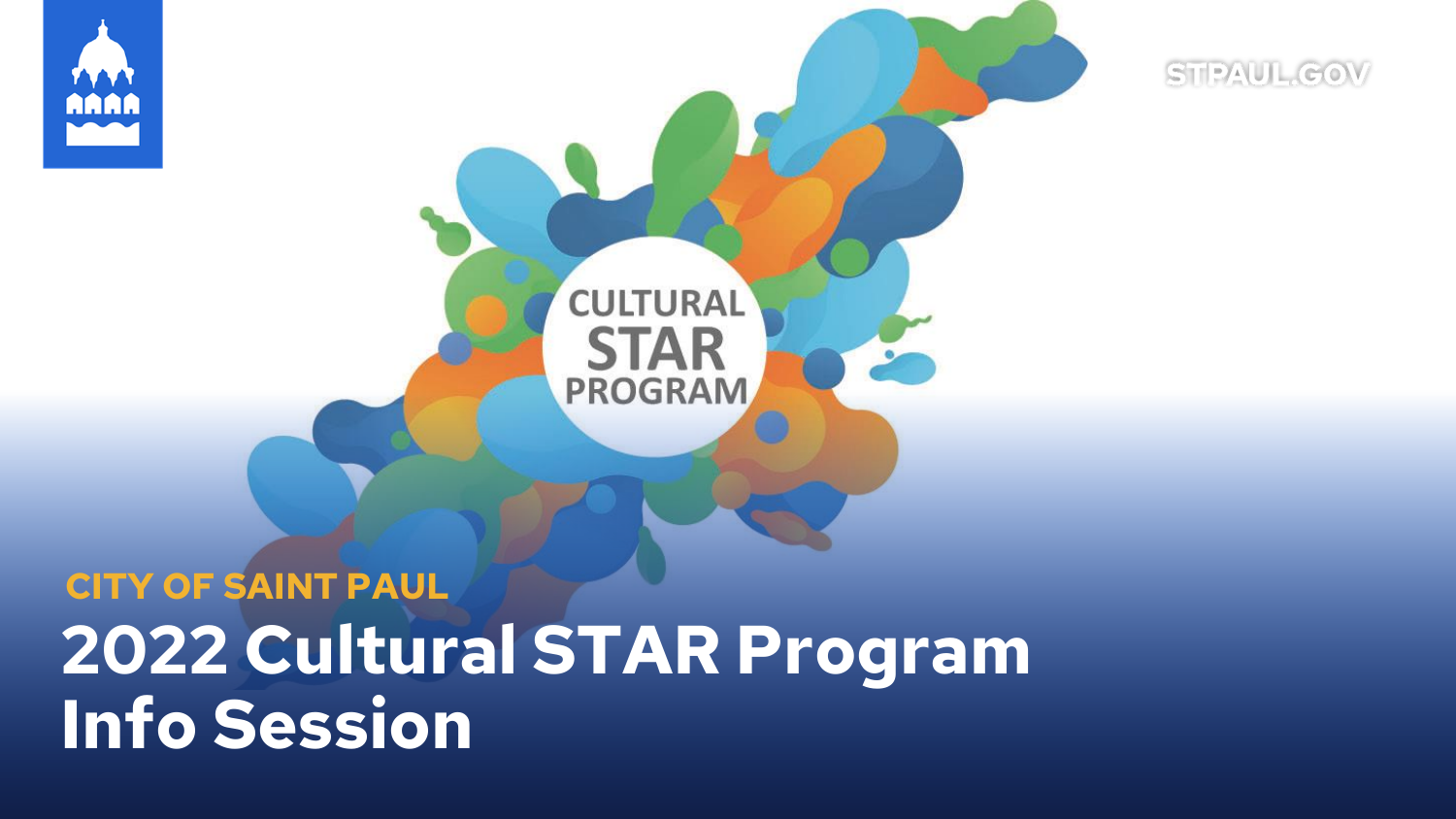

## **Cultural STAR Program**

- **Funded by a half-cent sales tax in place since 1993**
- **10% of STAR revenue goes toward Cultural STAR program**
	- Targets nonprofit arts and cultural organizations
	- 80% goes to "Cultural District of downtown Saint Paul"
	- Programming, operating, and capital expenses
- **Two application rounds in 2022**
	- Round One: April 29th deadline; Projects between Aug. 1, 2022 and July 31, 2023
	- Round Two: August 26th deadline; Projects between Jan. 1, 2023 and Dec. 31, 2023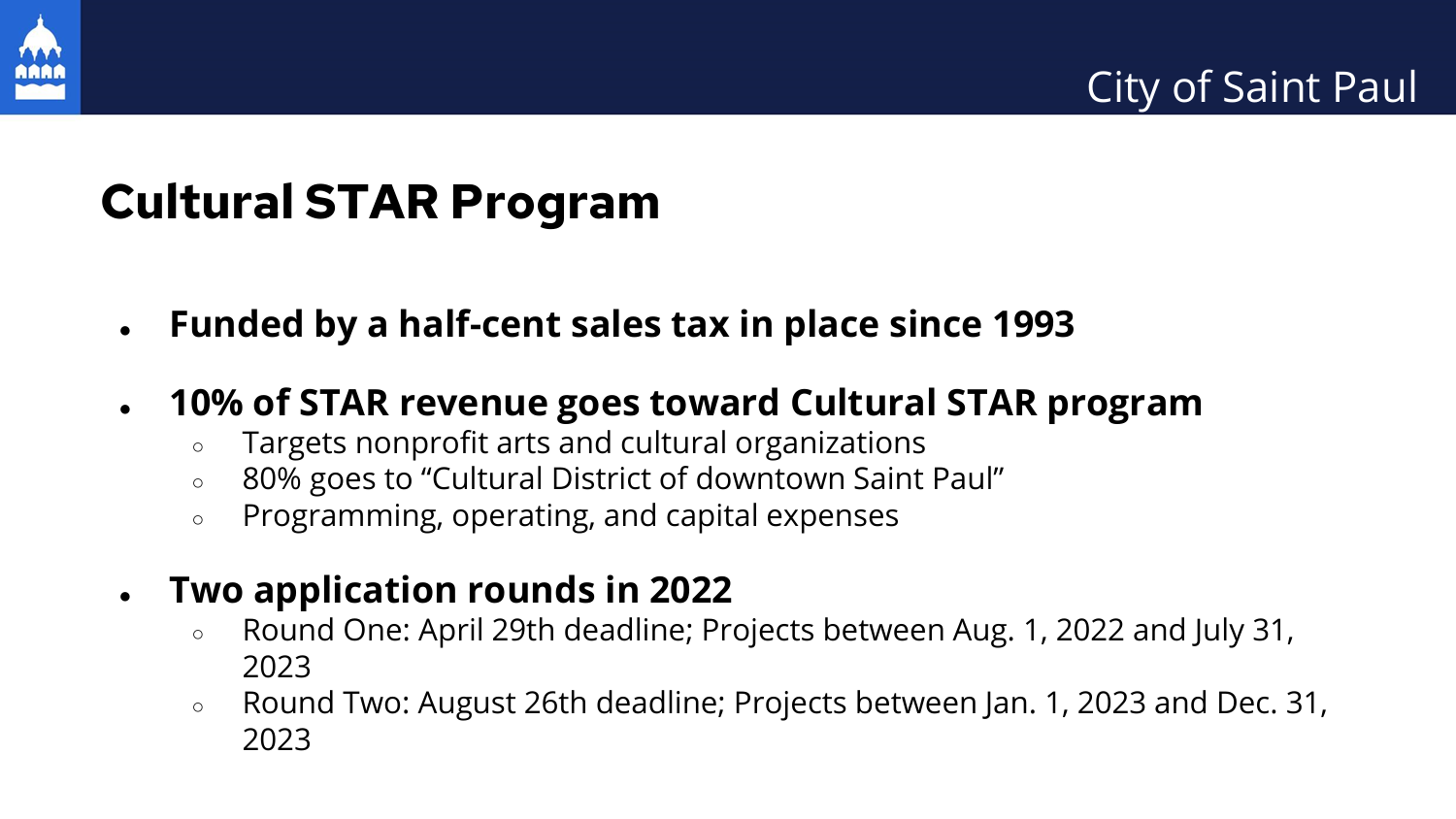

#### City of Saint Paul

#### **Program Goals Build and diversify audiences Promote a broad range of cultural offerings Produce a long-term impact Leverage additional financial support** Strengthen the arts and cultural sector to **promote economic vitality** in Saint Paul, and **support Downtown as a vital cultural center**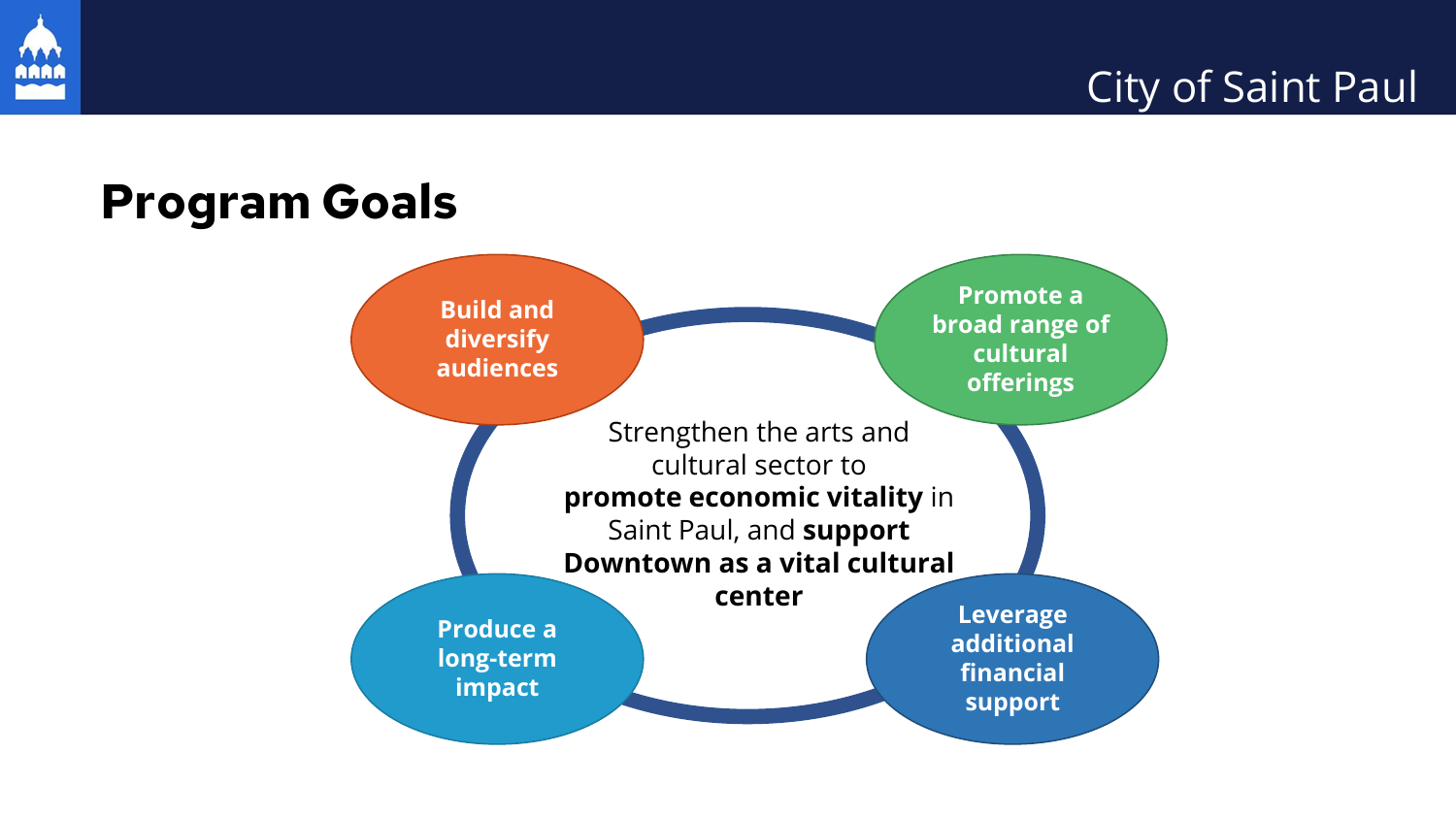

### **Three Project Types**

**SPECIAL PROJECTS**

**Quality arts activities, in any discipline**

**ORGANIZATIONAL DEVELOPMENT**

**Activities to strengthen, grow and develop an organization**

**CAPITAL PROJECTS**

**Physical improvements, permanently installed equipment, public art**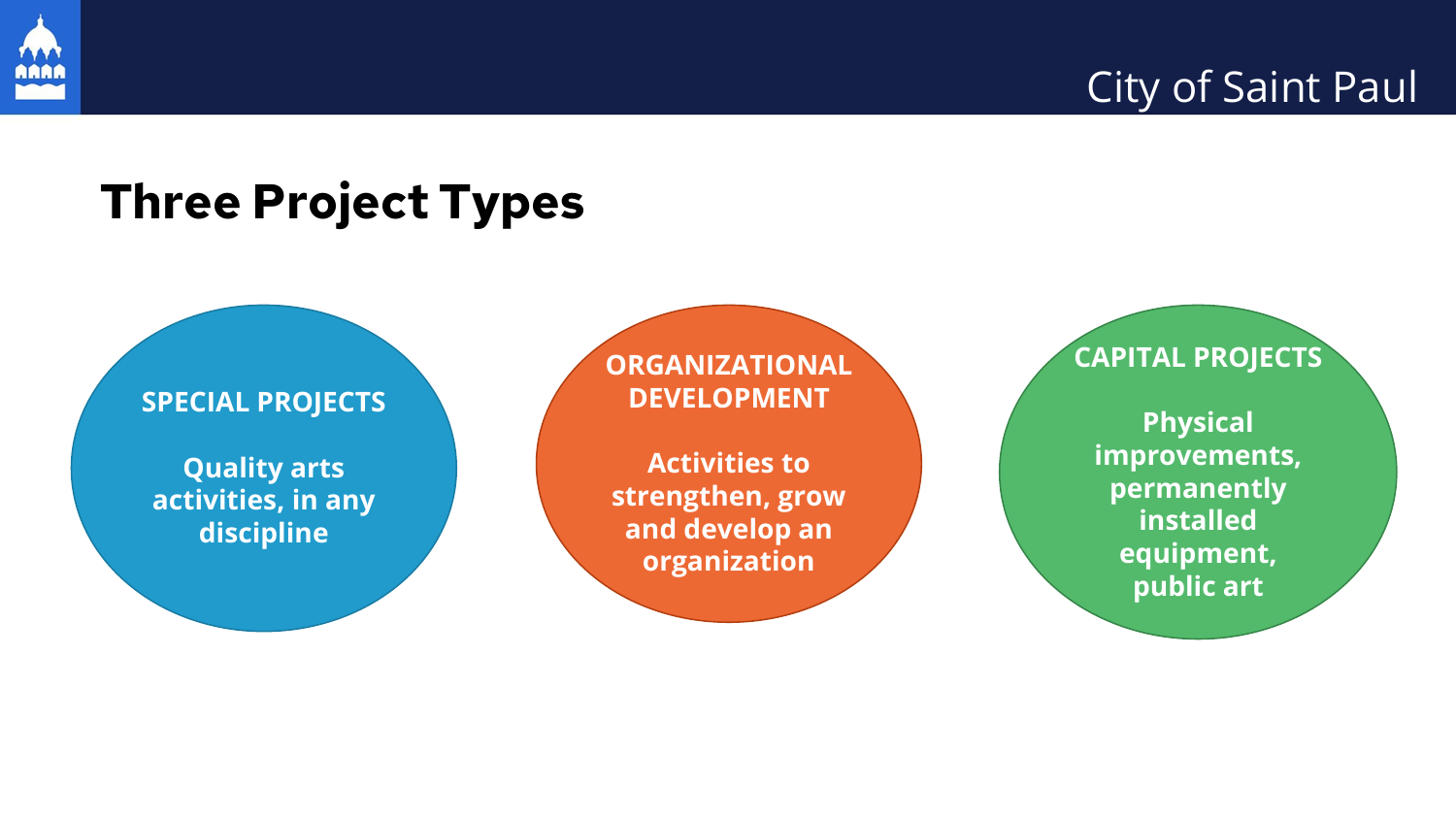

## **Cultural District**

- **80%** of funds:
	- Nonprofits and unincorporated groups with projects in the **Cultural District of downtown**

• **Remaining 20%:**

- Businesses in the Cultural District enhancing visitor enjoyment
- Nonprofits with projects in Saint Paul, but outside of the Cultural **District**

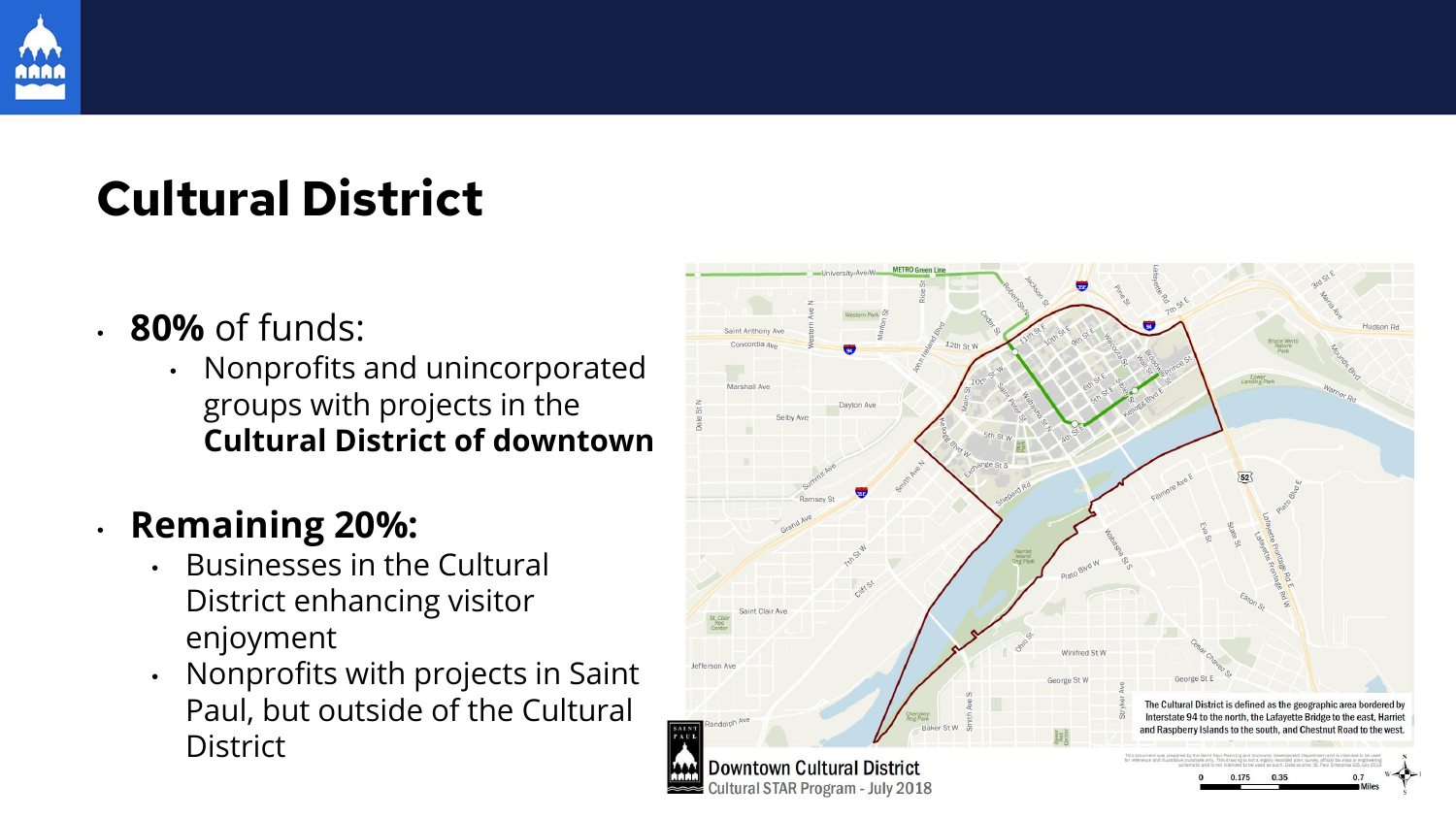

## **Guideline Summary**

- **Eligible Project Dates:** August 1, 2022 July 31, 2023
- **Minimum request:** \$5,000
- **Matching grant program** one-to-one match required
	- $\epsilon$  Example: \$10,000 project \$5,000 from Cultural STAR, \$5,000 from other sources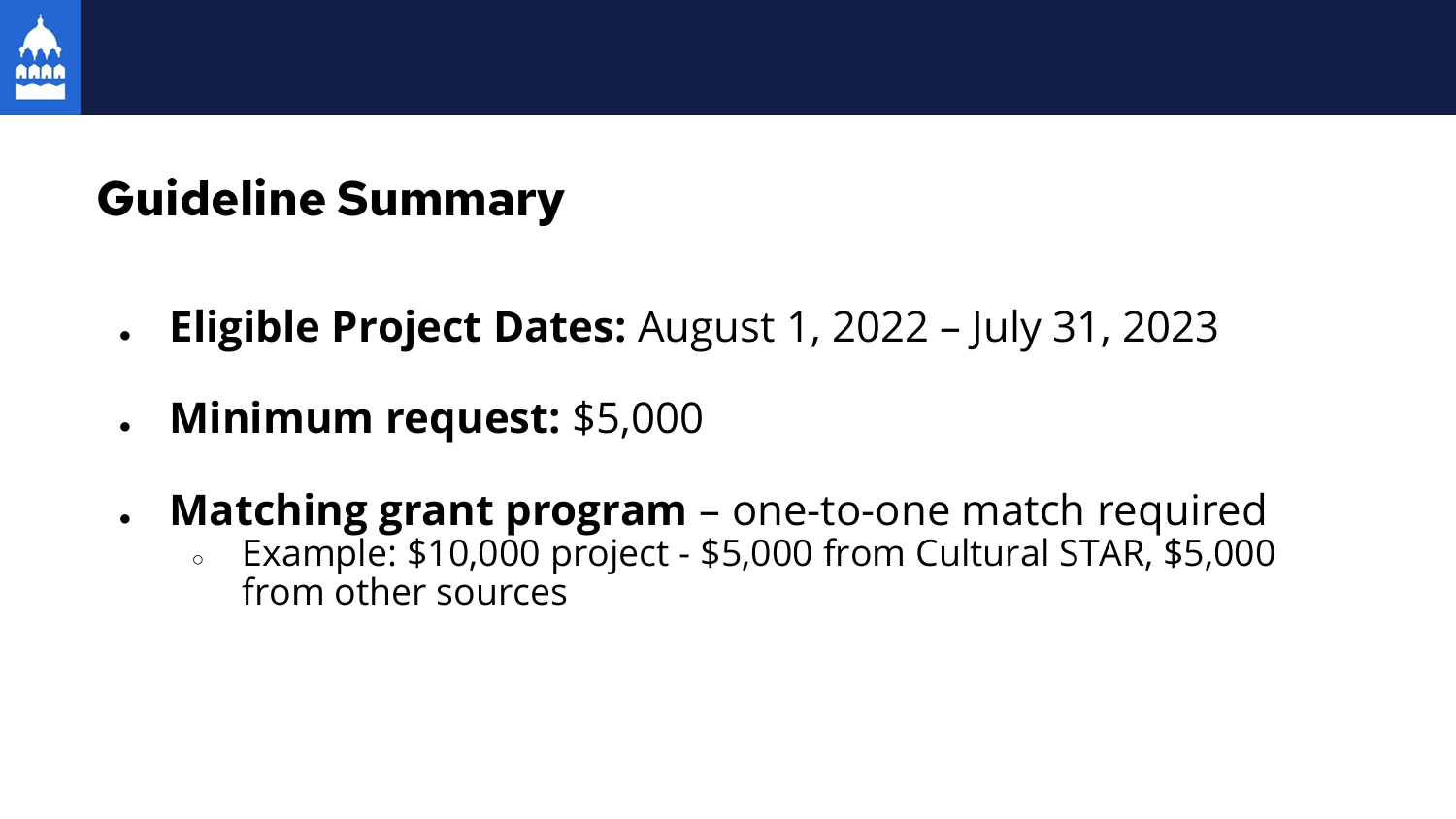

## **Guideline Summary**

#### ● **Special Projects / Organizational Development funds:**

- 80% advanced once contract signed
- 20% after project and reporting complete

#### ● **Capital Project funds:**

- Disbursed as project expenses incurred
- Match is accounted as you go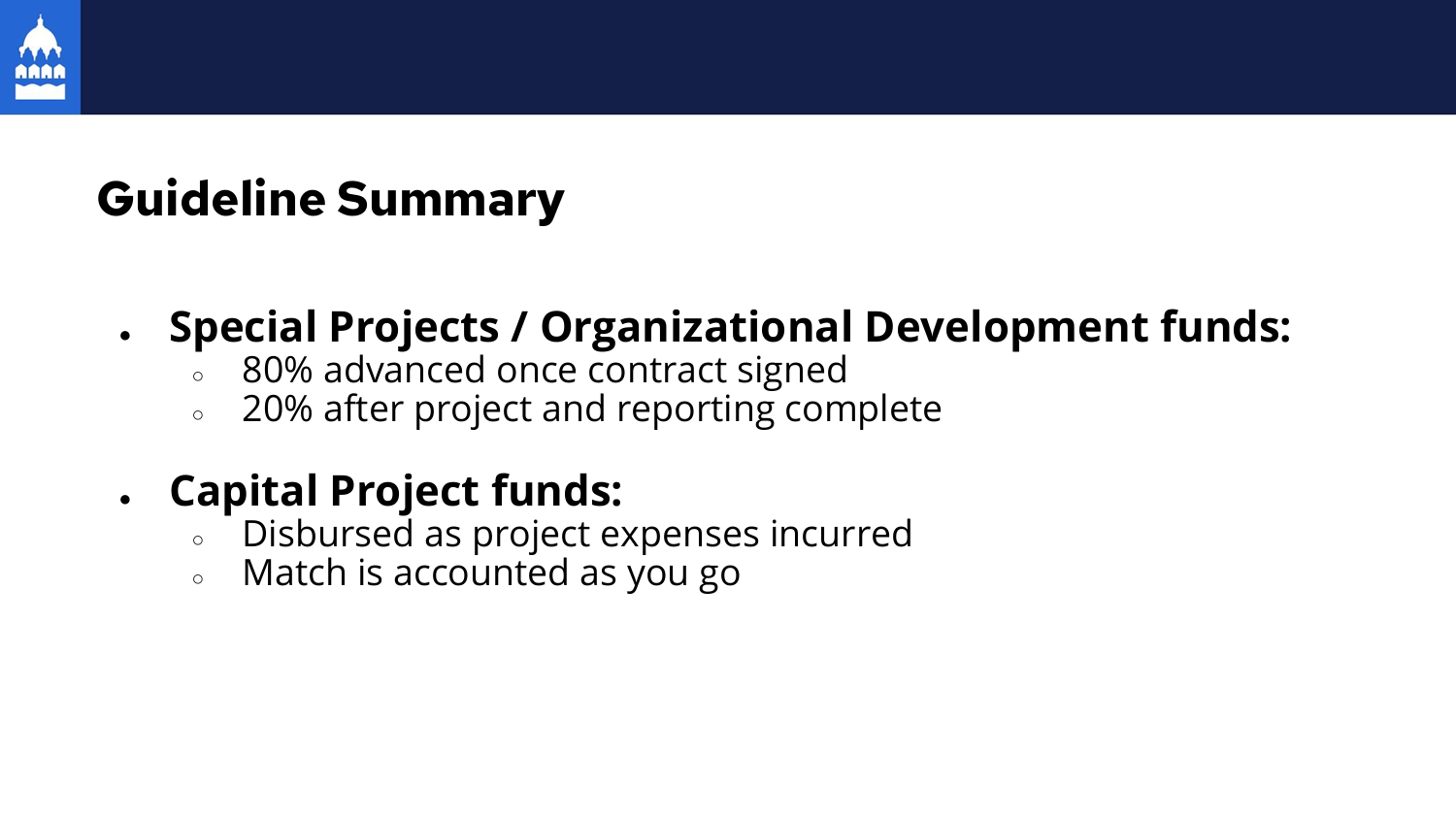

## **Guideline Summary**

- **St. Paul-based nonprofits based OUTSIDE the Cultural District** 
	- eligible to receive two awards per year
		- One project in the Cultural District; One project outside of the Cultural District
		- Two applications allowed in one round
- Only allowed **3 consecutive years of Special Projects/ Organizational Development** in a row, then take a "year off"
	- $\circ$  Eligible for Capital Project in that "year off"
	- $\circ$  All organizations are "reset" in 2021 due to Gen Ops grants in 2020
- **Unincorporated art groups and individual artists**
	- Use a St. Paul-based fiscal sponsor organization
	- 100% of project must take place in Cultural District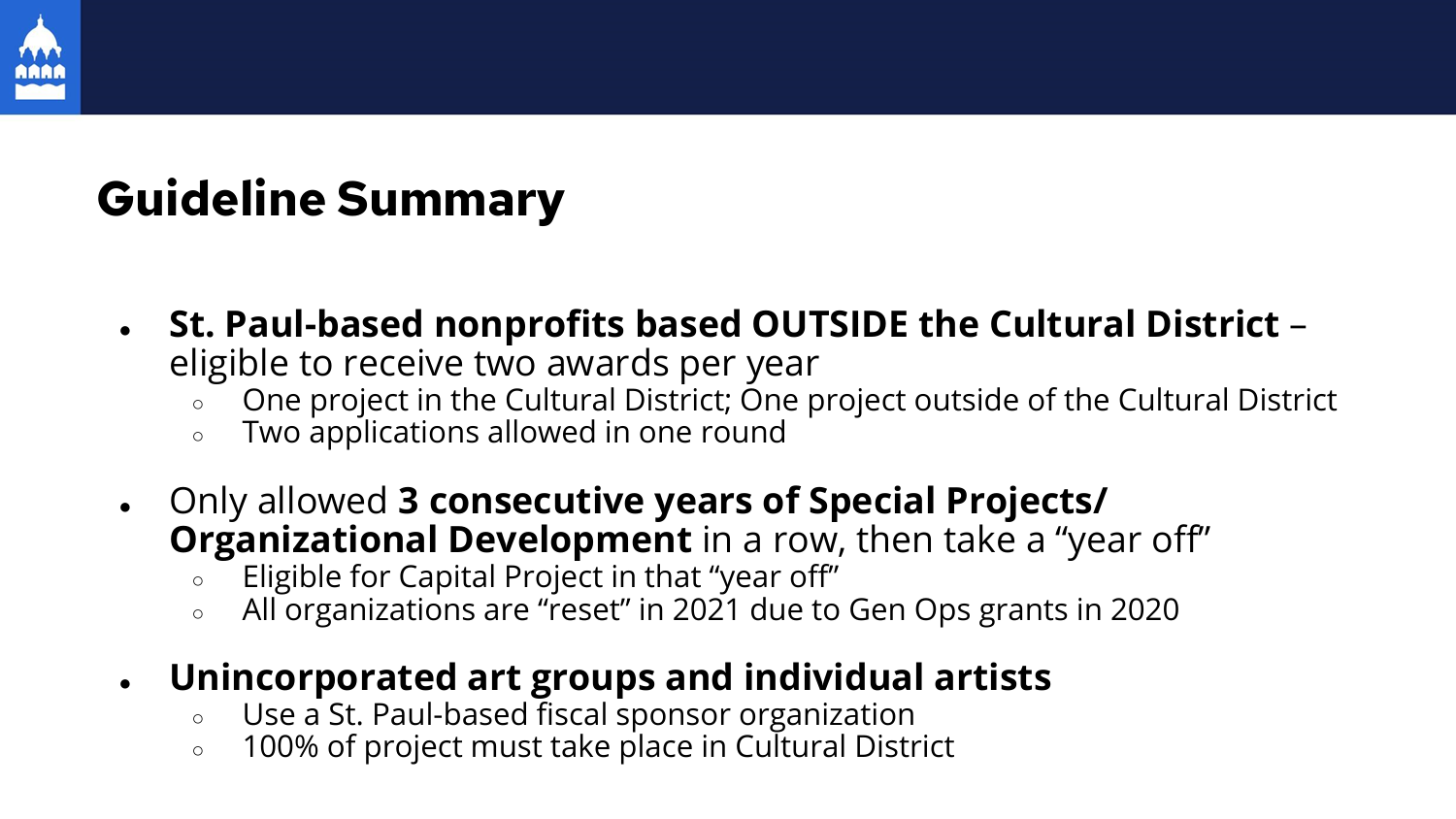

## **How to Apply -- [www.stpaul.gov/cultural-star](http://www.stpaul.gov/cultural-star)**



Cultural STAR provides grants and loans to Saint Paul cultural projects and organizations. Most projects are located in the Saint Paul Cultural District (bordered by I-94 to the north Lafayette Bridge to the east Mississippi River to the south, and Chestnut Road to the west). Cultural STAR grows Saint Paul's economy by strengthening the arts and cultural sector and supporting Downtown as a vital cultural center.

The four major goals of Cultural STAR are:

- Build and diversify audiences;
- Promote a broad range of cultural offerings;
- Produce a long-term impact; and
- Leverage additional financial support.

Cultural STAR is funded by Saint Paul's half-cent sales tax.

#### **Applications**

There will be two rounds of Cultural STAR applications period in 2022. Most applicants can apply for one funding type per year.

Applications are currently open for Round One. Completed applications must be received by Friday, April 29 at 4 p.m. Incomplete or inaccurate materials may result an ineligible application.



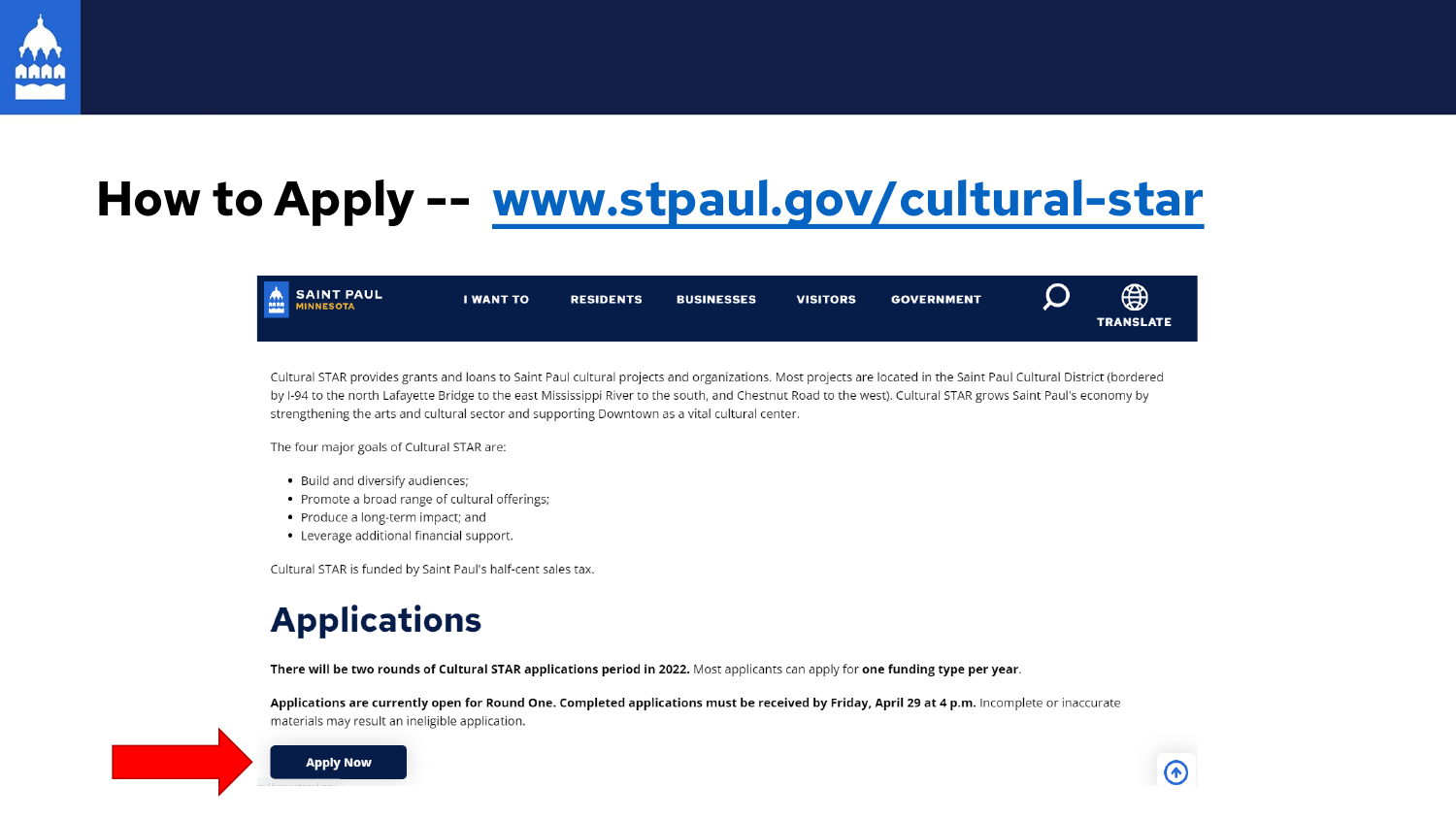

#### **Apply on [www.ZoomGrants.com](http://www.zoomgrants.com/)**

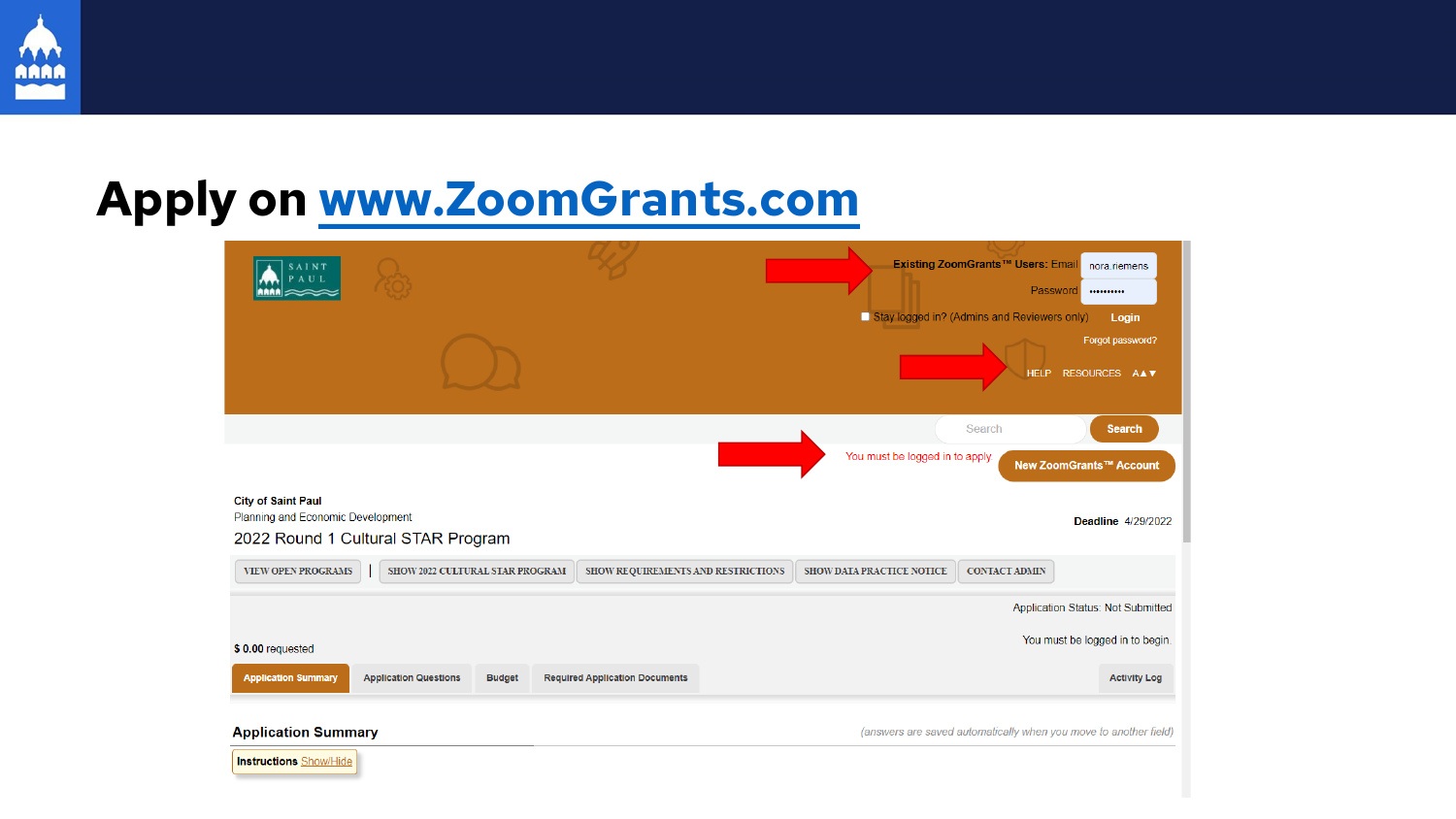

#### City of Saint Paul

## **Evaluation Criteria**

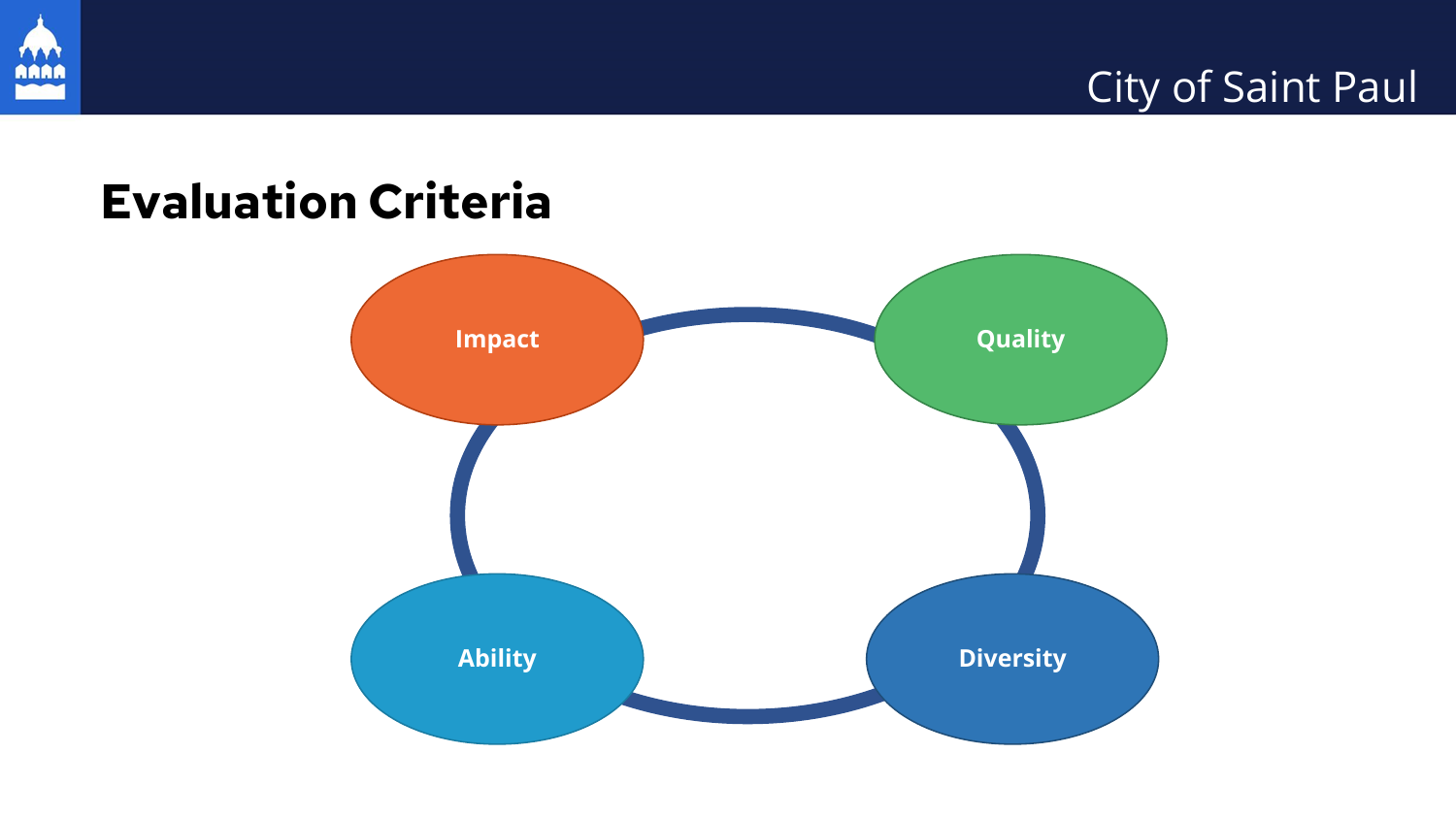

## **Application Tips**

- Craft your narrative responses in Word or another program, not directly into the application
- Remove formatting from your copy and pasted responses (Select all text, then click Edit > Clear > Formatting)
- Review your application before you submit to see if any words are cut off
- Tab to another question to auto-save your responses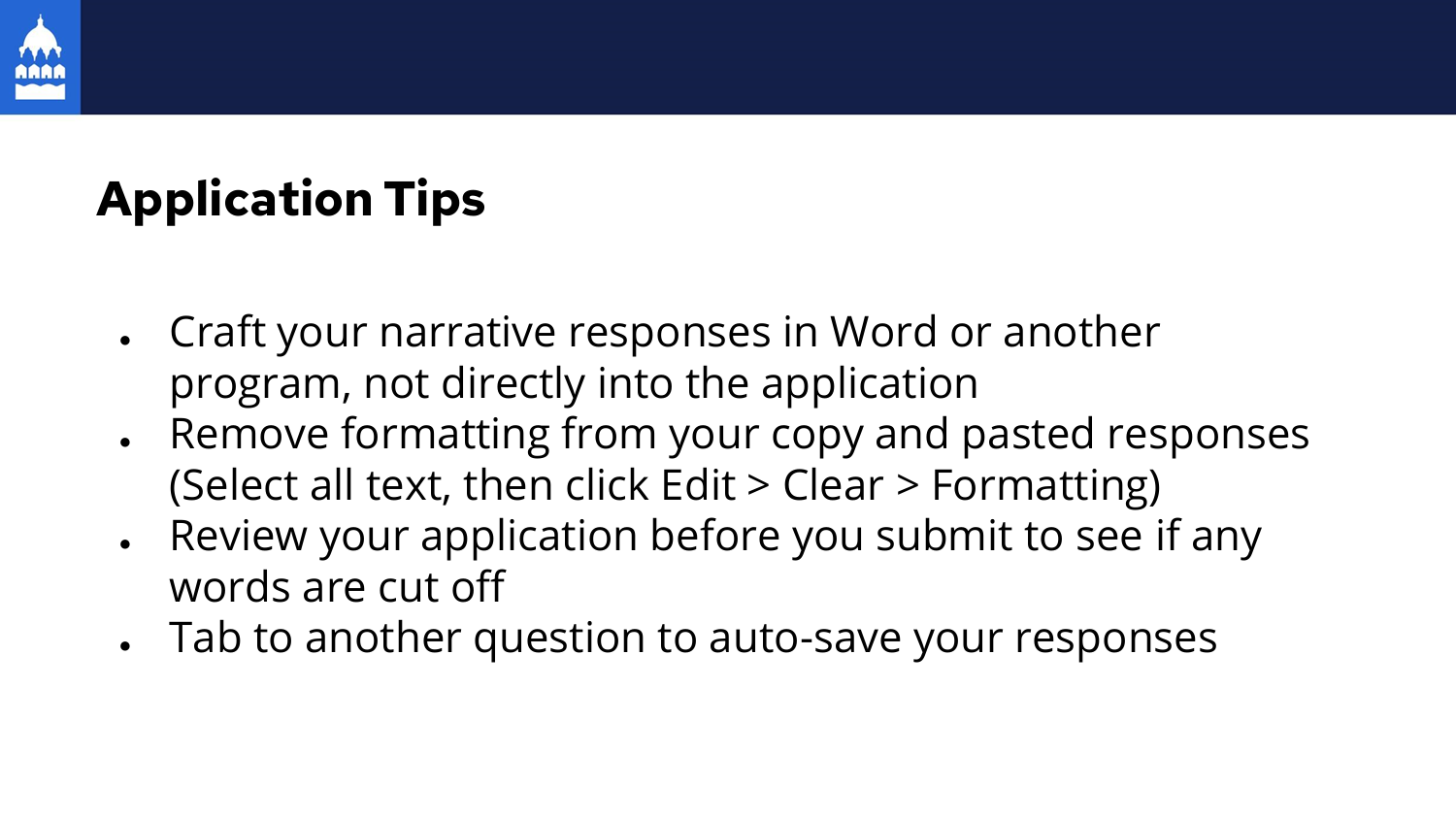

## **Next Steps**

#### ● **DEADLINE: Friday, April 29 by 4 p.m.**

- Corrections to application, if asked
	- Due by May 13
- $\bullet$  Interview mid-June
	- 7 minutes each
	- Provide updates
	- Respond to clarifying questions
- Informed of Board Recommendations the week after interview
- Mayor and City Council Decision mid-July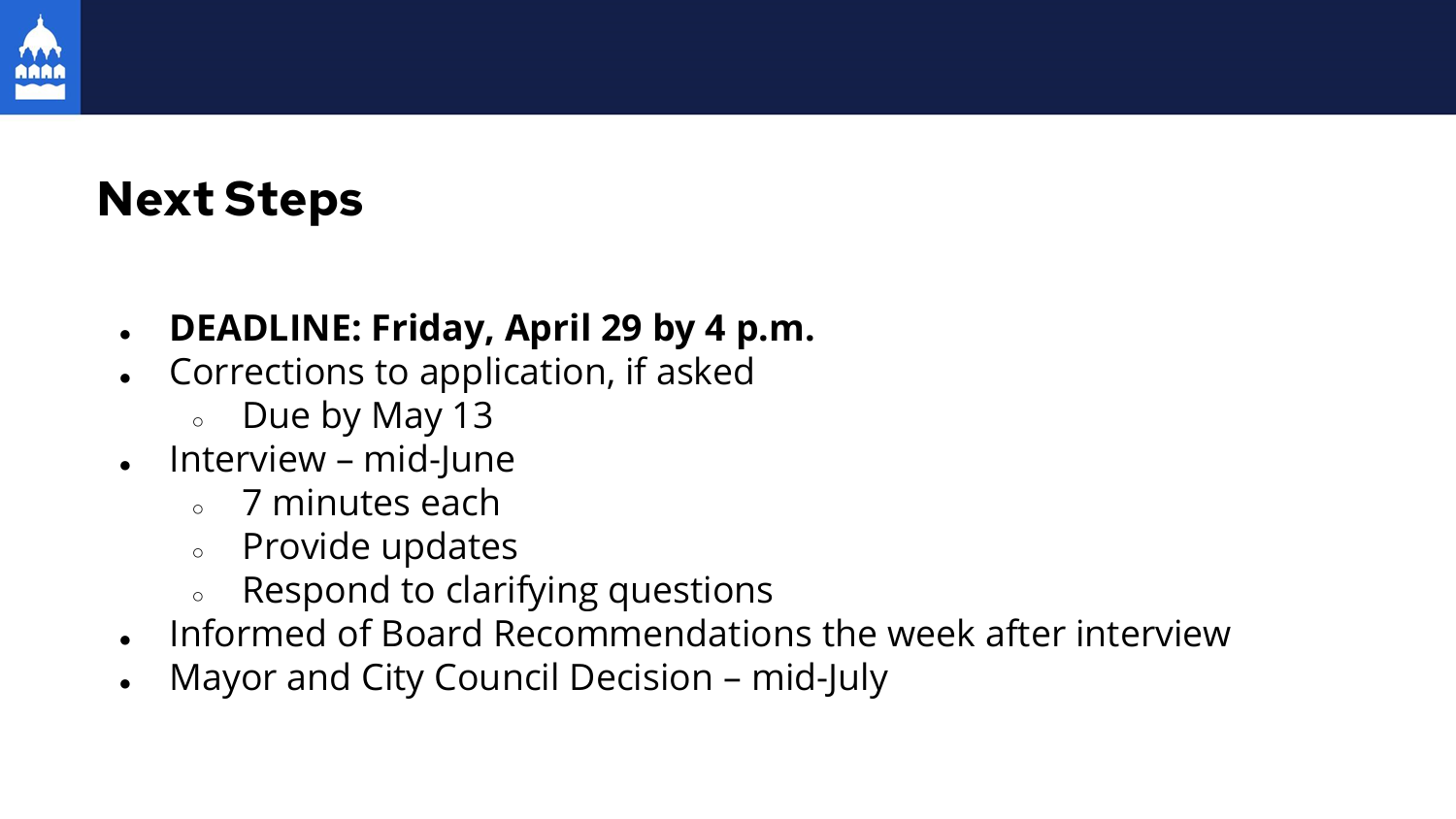

## **Compliance Requirements**

#### ● **Vendor Outreach Program (VOP)**

- Total project budgets of over \$50,000
- Maximizing contracting opportunities for Minority-Owned, Women-Owned and Small Business Enterprises

#### ● **Labor Standards**

- Capital projects with total project budgets over \$25,000
- Contractors required to pay union-level wages